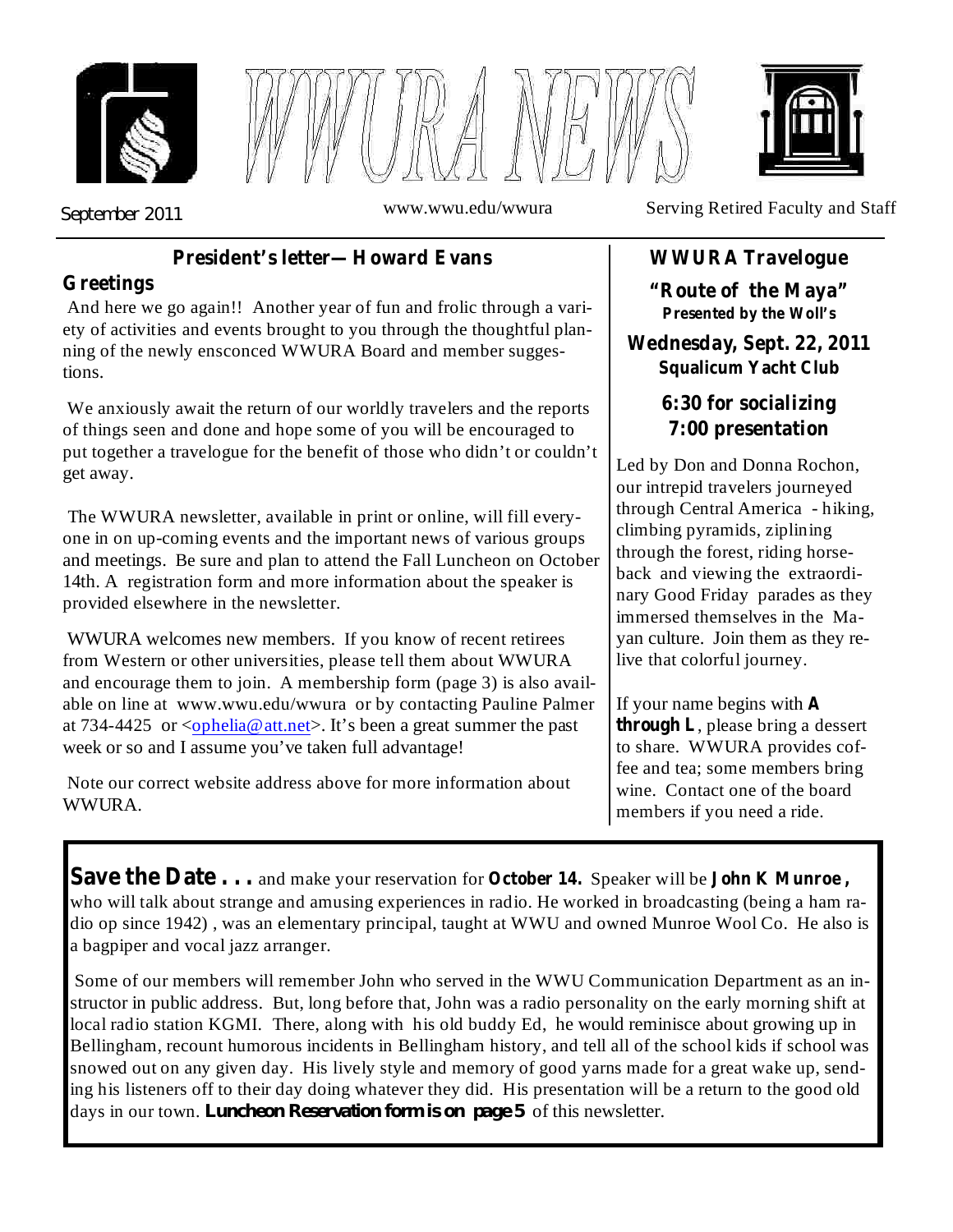# *Health Notes by Evelyn Ames Are You an Activated Patient?*

The consumer is key to health care reform efforts! "There is a growing consensus that activating and engaging consumers is an essential component to health care reform in the United States" (The Center for Studying Health System Change, October 2008). What characterizes an informed, activated patient? According to the Improving Chronic Care Organization (www.improvingchroniccare.org), activated patients have motivation, information, skills, and confidence necessary to effectively make decisions about their health and managing it. The Center for Studying Health System Change (HSC) suggests "patient activation refers to a person's ability to manage their health and health care" (http://e-patients.net/ archives/2008/10/41-of-adults-are-activated-patients.html).

Data collected by HSC suggest that "activation levels are especially low for people with low incomes, less education, Medicaid enrollees, and people with poor self-reported health. Higher activation levels are associated with much lower levels of unmet need for medical care and greater support from health care providers for self-management of chronic conditions."



Note: Four levels of patient activation have been identified through the Patient Activation Measure (PAM). At Level 1, the least-activated level, people tend to be passive and may not feel confident enough to play an active role in their own health. At Level 2, people may lack basic knowledge and confidence in their ability to manage their health. At Level 3, people appear to be taking some action but may still lack confidence and skill to support all necessary behaviors. At Level 4, the most-activated level, people have adopted many of the behaviors to support their health but may not be able to maintain them in the face of life stressors.

Source: HSC 2007 Health Tracking Household Survey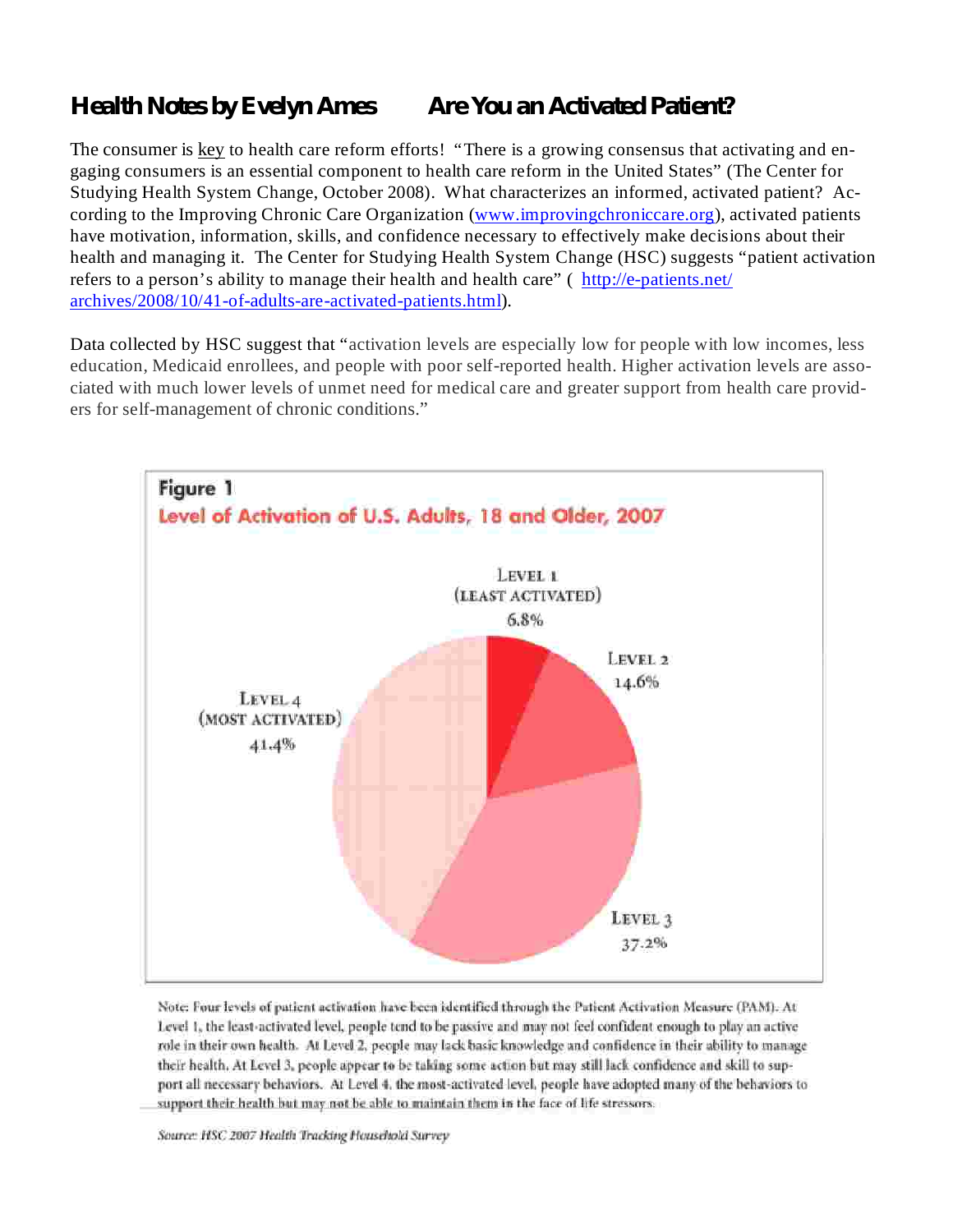Further information about the about the activation levels of various population groups and their health status characteristics can be found at **http://www.hschange.com/CONTENT/1019/**

"While there are sharp differences between advocates of a strong government role in health care reform and those who believe reform should be achieved primarily through the private sector, most health care reformers at least acknowledge that improvements in quality, cost containment and reductions in low-value care will not occur without more informed and engaged consumers and patients. Payment reform and structural changes to care delivery only address one side of the equation. The other side is consumers and patients becoming more informed decision-makers and managers of their health" \*HSC)

It is suggested "that more highly activated patients have greater success in navigating a highly complex and often confusing health care system. For example, people with chronic conditions who are at lower levels of activation are much more likely to report unmet medical needs, to delay care and to have unmet prescription drug needs. Less activated people are also somewhat less likely to have a usual source of care. These differences remain even after controlling for socioeconomic and health status and likely reflect the more passive approach that people at lower levels of activation often take in managing their health. These findings also may indicate that those who are less activated are more vulnerable to barriers to care and are more easily dissuaded from taking action when faced with financial or health system barriers" (HSC).

Upcoming presentations at St. Luke's Community Health Education Center) that may be of interest to WWURA members and friends:

 $\frac{1}{2}$  ,  $\frac{1}{2}$  ,  $\frac{1}{2}$  ,  $\frac{1}{2}$  ,  $\frac{1}{2}$  ,  $\frac{1}{2}$  ,  $\frac{1}{2}$  ,  $\frac{1}{2}$  ,  $\frac{1}{2}$  ,  $\frac{1}{2}$  ,  $\frac{1}{2}$ 

September 20 (6:30 – 8 pm): Cindy Brinn: Registered Dietitian with PeaceHealth St. Joseph Medical Center.

September 27 (6:30- 8 pm): Dr. Peter Beglin: cardiologist with PeaceHealth St. Joseph's North Cascade Cardiology.

October 20 (6:30 – 8pm): Dr. James Holstine: orthopedic surgeon and medical director of the Peace-Health St. Joseph Joint Replacement Center.

\*\*\*\*\*\*\*\*\*\*\*\*\*\*\*\*\*\*\*\*\*\*\*\*\*\*\*\*\*\*\*\*\*\*\*\*\*\*\*\*\*\*\*\*\*\*\*\*\*\*\*\*\*\*\*

#### **2011-12 WWURA Membership Renewal Form**

To join WWURA or renew your membership by mail, send your information to Pauline Palmer, WWURA Membership Chair, 2510 48<sup>th</sup> St., Bellingham, WA 98229?3430. Checks should be made payable to WWURA. 2011-12 membership cards will be mailed to you at the address you indicate below.

). **Note: Regular memberships are for a household , i.e. one retiree plus spouse/partner (if noted**

| Benefactor                      | \$100.00 | Pre-Retirement Membership                                                | \$15.00 |
|---------------------------------|----------|--------------------------------------------------------------------------|---------|
| Contributing Membership \$50.00 |          | Surviving Spouse/Partner \$6.00                                          |         |
|                                 |          | Sustaining Membership \$25.00 Limited Income \$6.00                      |         |
|                                 |          | Regular Membership \$15.00 New WWU Retiree                               | \$5.00  |
|                                 |          | Included is \$ _________, my contribution to the WWURA scholarship fund. |         |
| Amount enclosed_____________    |          |                                                                          |         |
|                                 |          |                                                                          |         |
|                                 |          | Please provide information for the WWURA Directory                       |         |
|                                 |          |                                                                          |         |
|                                 |          |                                                                          |         |
|                                 |          |                                                                          |         |
|                                 |          |                                                                          |         |
|                                 |          | Department or office. If not a WWU retiree, from what institution.       |         |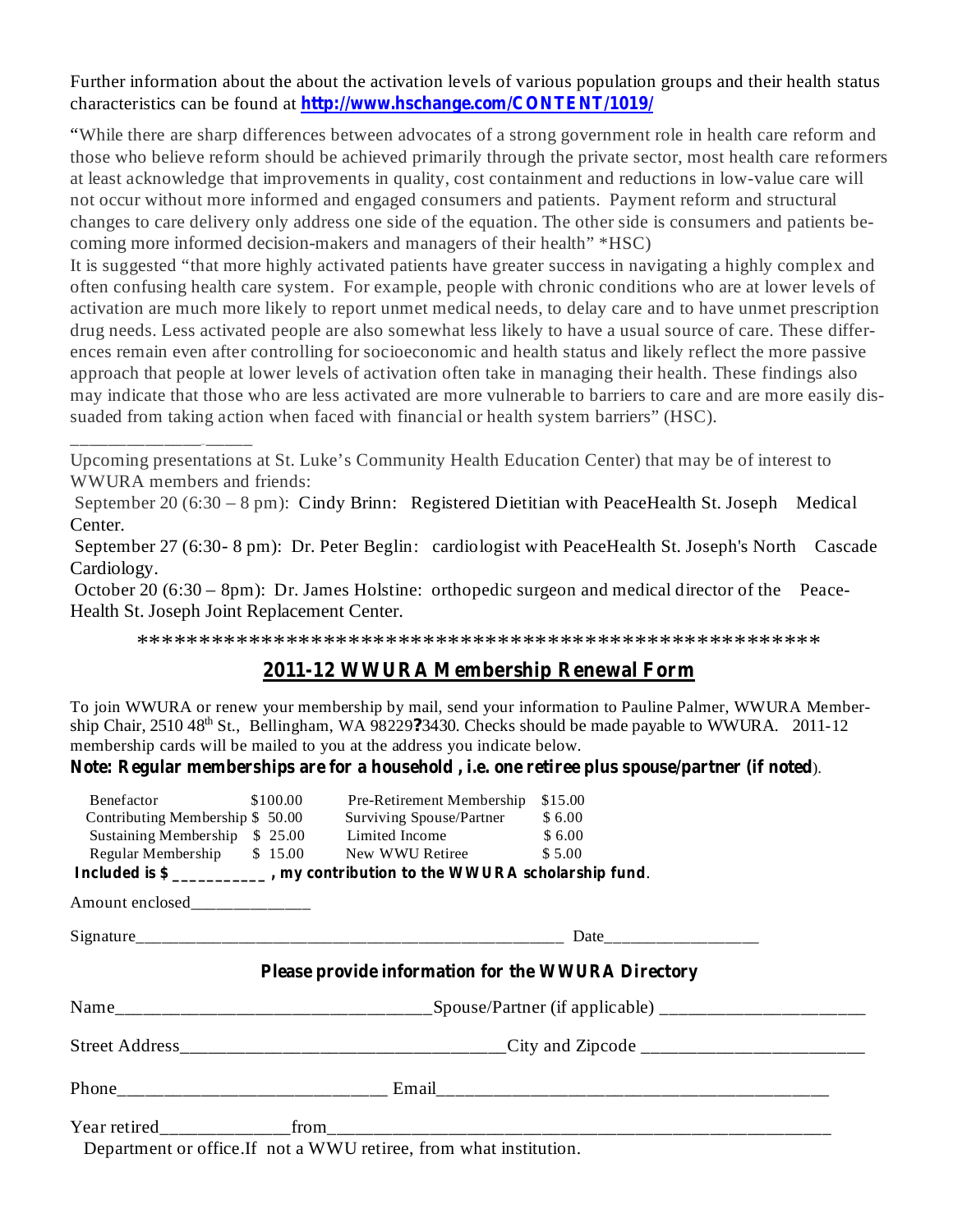# Lynne Masland **Book and Film Corner**

With fall in the air and the evenings growing shorter, it could be a good time to think about renting some films for those after-supper hours. I've been enjoying a series of Judy Dench/Maggie Smith films – a pairing of superb actresses often in picturesque settings.

In *Ladies in Lavender*, the two portray two elderly sisters living in a cottage by a beach in 1930s Cornwall. The mysterious arrival of a beautiful young man washed up half-drowned on the sand sets up a sensitive exploration of an older woman's love for the young man and its consequences.

.

*Tea with Mussolini* features the two actresses in a semi-autobiographical story about Director Frederico Zefferelli. Living in Florence in the late 1930s, a group of English women enjoy a sheltered existence which they believe is guaranteed personal protection in a tea reception given by Il Duce. As the war begins, they are interned and disillusioned.

Puccini's "O mio babbino caro." In the gorgeously filmed 1986 Merchant Ivory production of Room with a View, based on a story by E. M. Forster, a young English girl and her chaperone (Maggie Smith) find themselves in a Florence pension in a room without windows. Fellow guests Mr. Emerson and son George step in to remedy the situation. Meeting the Emersons could change Lucy's life forever but, once back in England, how will her experiences in Tuscany affect her marriage plans? Dench plays a novelist. A special treat is the recurring musical theme

#### **RHINE RIVER HOLIDAY MARKETS TRIP --UPDATE**

If you have been thinking of coming along with Kathy and her European holiday markets group, there's still time to book one of the few cabins remaining aboard the AmaWaterways' Rhine cruise. Dates are December 2-14, 2011. Details are included in past WWURA newsletters and on the WWURA website. Call Joyce D. Wilson, 733-4703, if you would like to join the group. It'll be a wonderful trip.

#### **WWURA Travel Committee**

Do you enjoy traveling? WWURA's Travel Committee is looking for a few new members to help put together travel opportunities for WWURA members and friends. Travel ideas can be local, in the US and Canada as well as abroad. If you are planning a trip or tour that you think others would enjoy you can offer others the opportunity to travel with you. We meet usually once a month for a lunch meeting at Five Columns Restaurant on Samish Way. If you like to travel we would like to have you join us for a meeting to see how the committee works and to see if it is something you would be interested in. If this sounds like a possibility for you, please call Barb Evans at 650-9724 or <br/>barbandhoward@comcast,net>.

# **Jingle Bell Run**

We'll be running with bells on for the Arthritis Foundation. Will you join us on December 10th? Contact Evelyn Ames at: <evelyn.ames@wwu.edu > or at 734-3184 for information.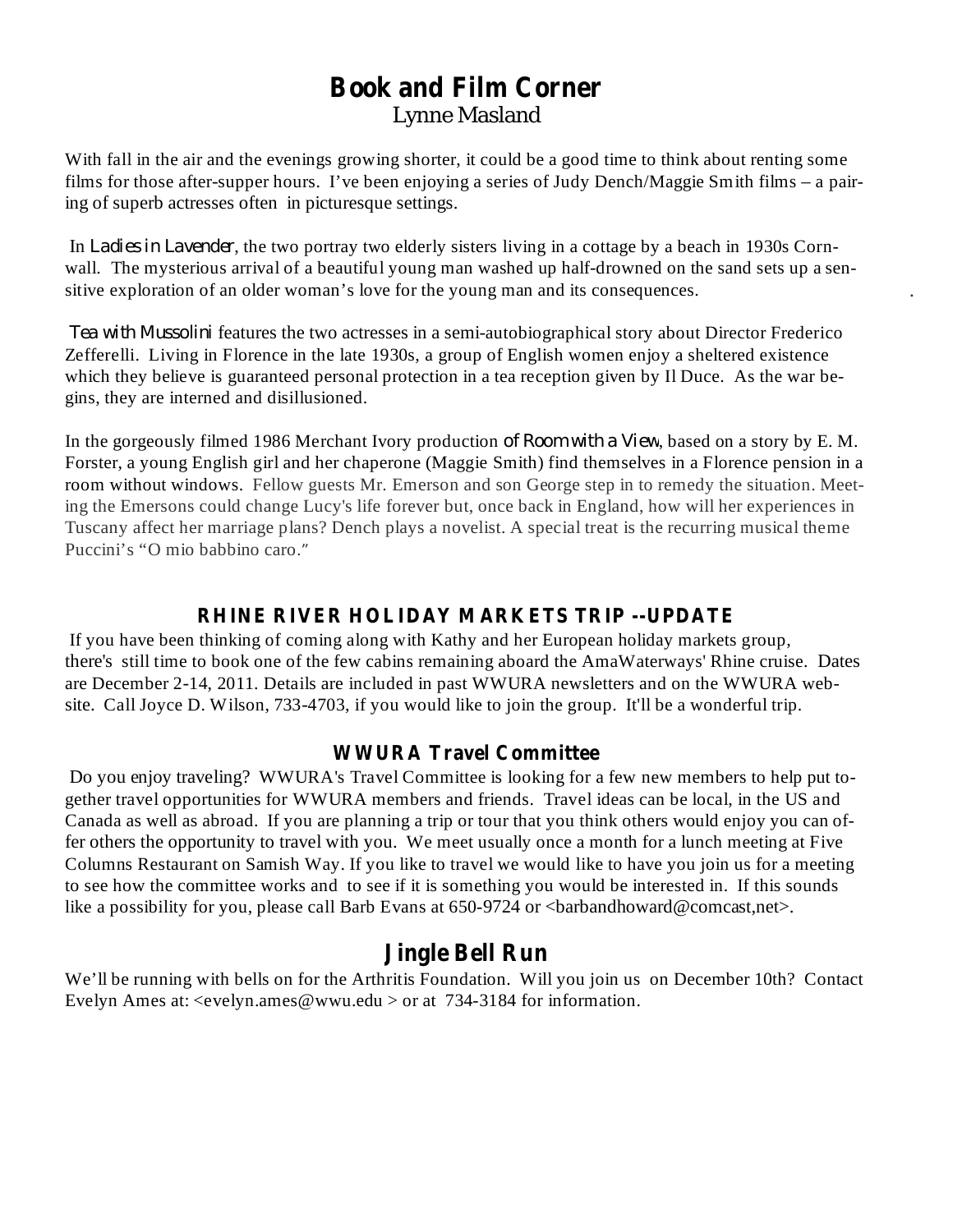## **WWURA INTEREST GROUPS**

It's September and time for our interest groups to start meeting again. Our interest groups and the contact people are listed below. If you are interested in a group, please call or email the contact person.

**Book Group** - Donna Rochon, 647-2301 or djrochon1@comcast.net

Meets the 2nd Tuesday of the month at 2:30 p.m. at a member's home. September's book is *Half Broke* Horses by Jeanette Walls. We will meet at Pat Clarke's home at 222 Highland Dr. October's book is *My Father's Paradise: A Son's Search for His Jewish Past in Kurdish Iraq by* Ariel Sabar. We will meet at Donna Rochon's home at 1505 Silver Beach Rd.

**Bridge Group** - Nicholas Bullat, 676-1156 or gnbmaestro@gmail.net or

Barb Evans, 650-9724 or barbandhoward@comcast.net

Meets the 4th Tuesday of the month at a member's home. September's meeting will be at Barb Evan's home at 622 Everglade Rd.

**Informal Dining** - Janet Berg, 733-4654 or janetlila@hotmail.com or

Barb Evans, 650-9724 or barbandhoward@comcast,net

Meets once a month at a members home for dinner. People are divided into groups of 8 with each group having a host or hostess who contacts the others in the group with a date to meet and a choice of food to bring. The groupings are different for each month so you have an opportunity to have dinner with different people. Meetings will start in October.

**Opera Group** - Evelyn Ames, 734-3184 or evelyn.ames@wwu.ed u

The group usually attends the operas independently or in small groups. Call Evelyn if you need a ride. Information about venues is listed below:

The following websites provide up to date information regarding opera . HD telecasts for the 2011- 2012 schedule. Tickets can be bought on line or at theaters.

Metropolitan Opera HD *http://www.metoperafamily.org/metopera/broadcast/LiveinHD.aspx* Bellingham Bellis Fair: *http://www.fandango.com/regalbellisfair6cinema\_aaaua/theaterpage?*

*date=8/5/2011*

Lincoln Theater in Mt. Vernon: *http://www.lincolntheatre.org/welcome* click on calendar Pickford Film Center is showing opera from European theaters on Sundays: *http://pickfordfilmcenter.org*

Operas are also shown at the Alderwood Regal Theater in Lynnwood and at the Cineplex Theaters in Canada (Google SilverCity-Riverport on Entertainment Way.

Skiing - Charlie Way, 734-0649 or cybway@aol.com skiing usually starts in January, but depends on the weather.

**Writer's Group** - Evelyn Wright, 676-0227 or ewright410@comcast.net

Meets twice a month. The groups are kept small so there is time for reading and critiquing each others work. The first group is now closed, but if you are interested, please call Evelyn and discuss starting a second group .

# **Reservation for Fall Luncheon—Experiences in Radio**

Friday, October 14, 2011, 11:30 a.m., Northwest Hall, 3240 NW Ave

Cost is \$15 WWURA members and \$18 guests

Name(s)\_\_\_\_\_\_\_\_\_\_\_\_\_\_\_\_\_\_\_\_\_\_\_\_\_\_\_\_\_\_\_\_\_\_\_\_\_\_ Amount Enclosed\_\_\_\_\_\_\_\_\_\_\_\_\_

Send form and check (payable to WWURA) by October 7 to Janet Berg, 1029 16h St., Bellingham 98225. 733-4654.